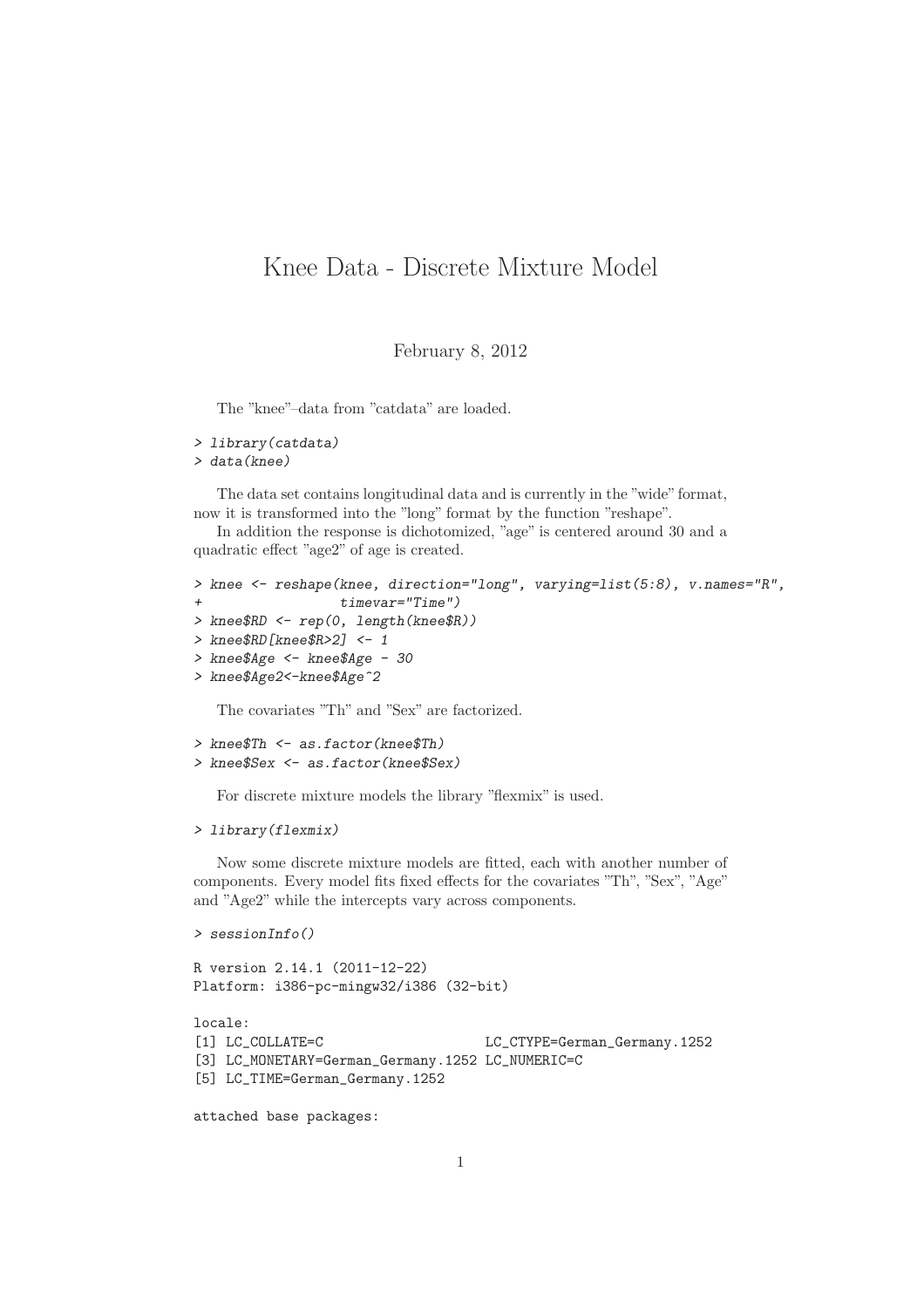```
[1] grid stats4 splines stats graphics grDevices utils
 [8] datasets methods base
other attached packages:
 [1] flexmix_2.3-5 ucminf_1.1-3 Matrix_1.0-2 glmmML_0.82-1
 [5] nlme_3.1-102 rms_3.3-3 Hmisc_3.9-0 geepack_1.1-4
 [9] maxLik_1.0-2 miscTools_0.6-12 lmtest_0.9-29 zoo_1.7-6
[13] statmod_1.4.14 Formula_1.0-1 nnet_7.3-1 vcd_1.2-12
[17] colorspace_1.1-0 gam_1.06.2 coda_0.14-6 qvcalc_0.8-7
[21] multcomp_1.2-8 survival_2.36-10 mvtnorm_0.9-9991 modeltools_0.2-18
[25] lattice_0.20-0 catdata_1.0 MASS_7.3-16
loaded via a namespace (and not attached):
[1] VGAM_0.8-4 cluster_1.14.1 gee_4.13-17 gnm_1.0-1
[5] lme4_0.999375-42 mgcv_1.7-12 mlogit_0.2-2 numDeriv_2010.11-1
[9] ordinal_2011.09-14 pscl_1.04.1 sandwich_2.2-8 tools_2.14.1
[13] vcdExtra_0.5-2
> kneeflex2 <-stepFlexmix(cbind(RD,1-RD) ~ 1 | N, model = FLXMRglmfix(family =
+ "binomial", fixed= ~ Th + Sex + Age + Age2), k = 2, nrep = 5, data = knee)
2 : * * * * *
> kneeflex3 <-stepFlexmix(cbind(RD,1-RD) ~ 1 | N, model = FLXMRglmfix(family =
+ "binomial", fixed= ~ Th + Sex + Age + Age2), k = 3, nrep = 5, data = knee)
3 : * * * * *
> kneeflex4 <-stepFlexmix(cbind(RD,1-RD) ~ 1 | N, model = FLXMRglmfix(family =
+ "binomial", fixed= ~ Th + Sex + Age + Age2), k = 4, nrep = 5, data = knee)
4 : * * * * *
  We compare the fitted models by BIC.
> detach(package:nlme)
> summary(kneeflex2)@BIC
[1] 501
> summary(kneeflex3)@BIC
```
[1] 513

```
> summary(kneeflex4)@BIC
```
[1] 522

As the model with two components has the lowest BIC, the coefficients of that model are printed.

```
> summary(refit(kneeflex2))
```